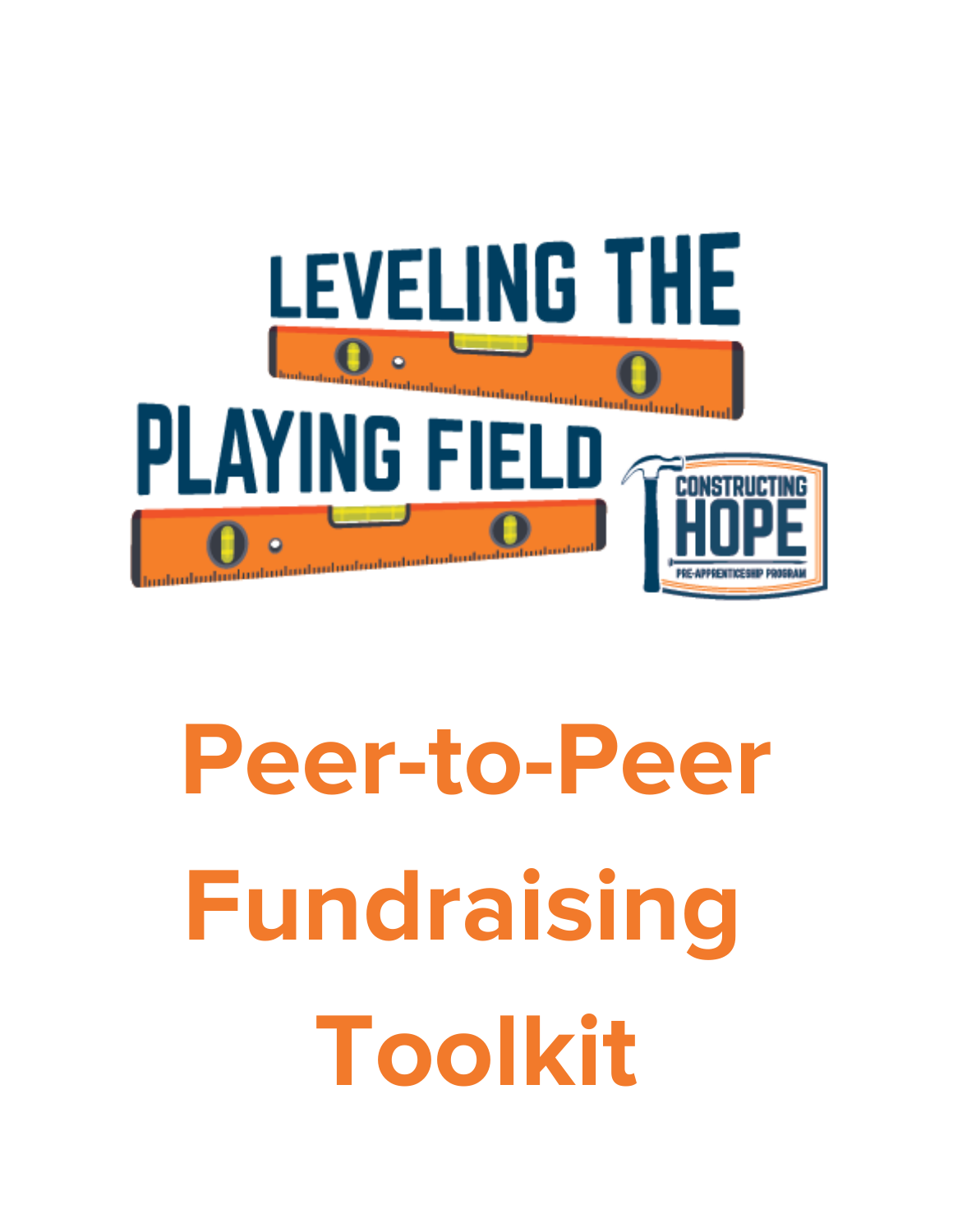### **WELCOME**

#### Greetings!

We're grateful for your unwavering support of Constructing Hope and are thrilled that you've decided to make an even bigger impact during our 3rd Annual Leveling the Playing Field Campaign by becoming a fundraiser on our behalf.

By deciding to become a fundraiser, you're taking your support to the next level: introducing us to your friends and family. That's a big deal!

To ensure you're equipped with all the right tools and tips we've created this Fundraising Toolkit.

Don't hesitate to reach out to me at [CourtneyJ@ConstructingHope.org](mailto:CourtneyJ@ConstructingHope.org) at any point during the campaign if you need assistance!

With gratitude, Courtney Jenkins Director of Development

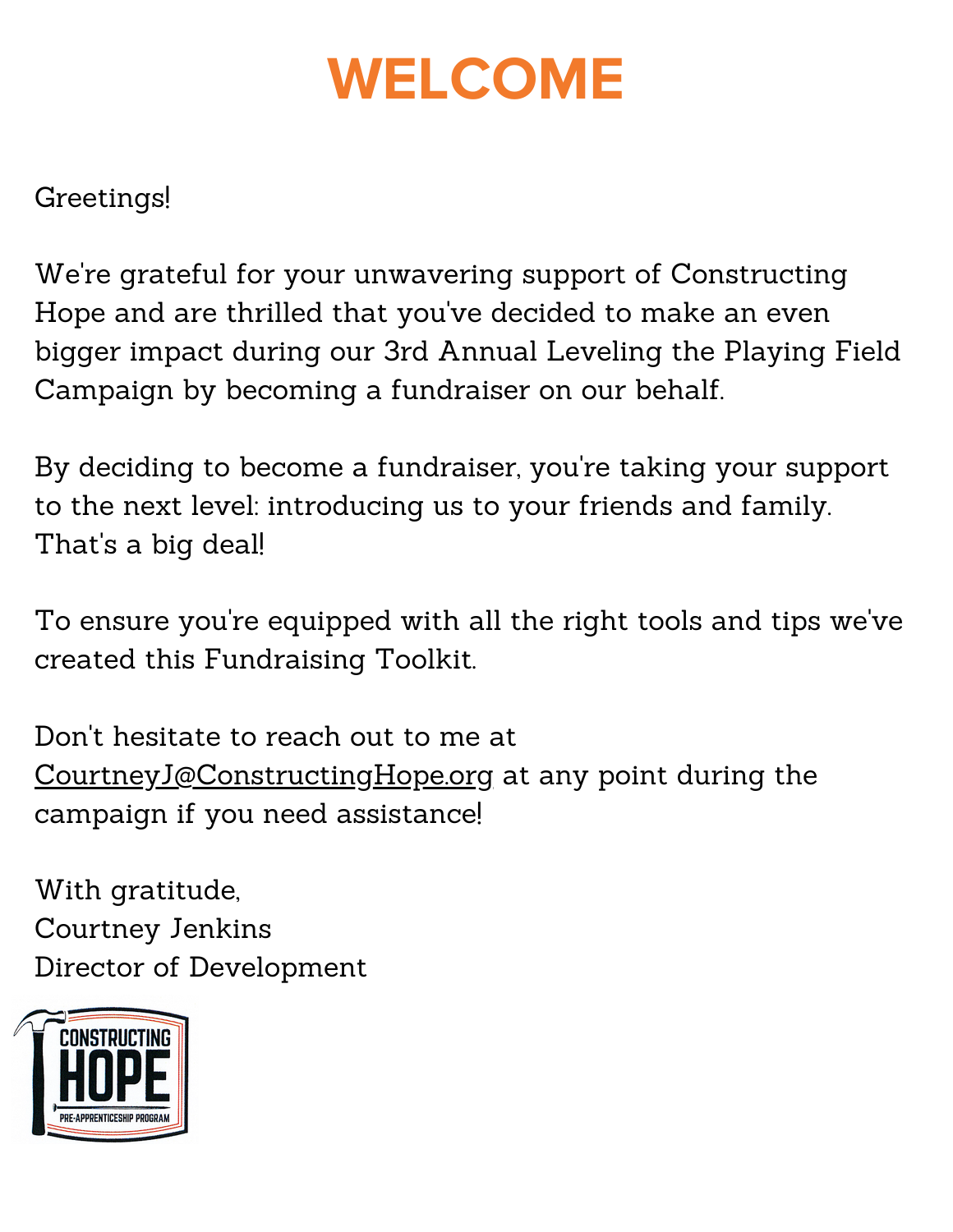### **GETTING STARTED**

### STEP ONE: SET UP YOUR FUNDRAISING PAGE

- Go to <https://courtneyj.givecloud.co/fundraisers/create>
- Enter your email address (if you already have created an account it will prompt for your password, you can reset if you don't remember it!)
- Under "Design Your Page"
	- Enter the Page Name (ex. Help Courtney Level the Playing Field)
	- Category it should autoselect to "Leveling the Playing Field Campaign"
	- o Select one of the pre-loaded photos of Constructing Hope pre-apprenticeship trainees OR add a photo of your own (click the Upload My Own button to add your own photo)
	- Video Link add the YouTube link available at <https://www.constructinghope.org/p2pfundraising>
	- $\circ$  Deadline July 1, 2022
	- Goal Set a fundraising goal we suggest \$1,500 or \$150 in honor of our 15th Anniversary!
	- Share why YOU are a supporter of Constructing Hope and why you think it's important to Level the Playing Field in the construction industry! Your story is the first thing people will see when visiting your fundraising page, so make it as impactful as possible.
- Click the Green Button "Create Page"
- A form will pop-up if you haven't already created an account:
	- Account Type select Individual, unless you are wanting to set up on behalf of your company or organization (select organization if so)
	- Enter your First Name, Last Name, Zip Code
	- Create a password
	- Click the "I'm not a robot" reCAPTCHA and follow prompt
	- Click the Green Button "Finish"

Pro Tip: To jumpstart your campaign, be the first one to donate! Showcasing that you're not only a supporter but also a donor will encourage your network to give.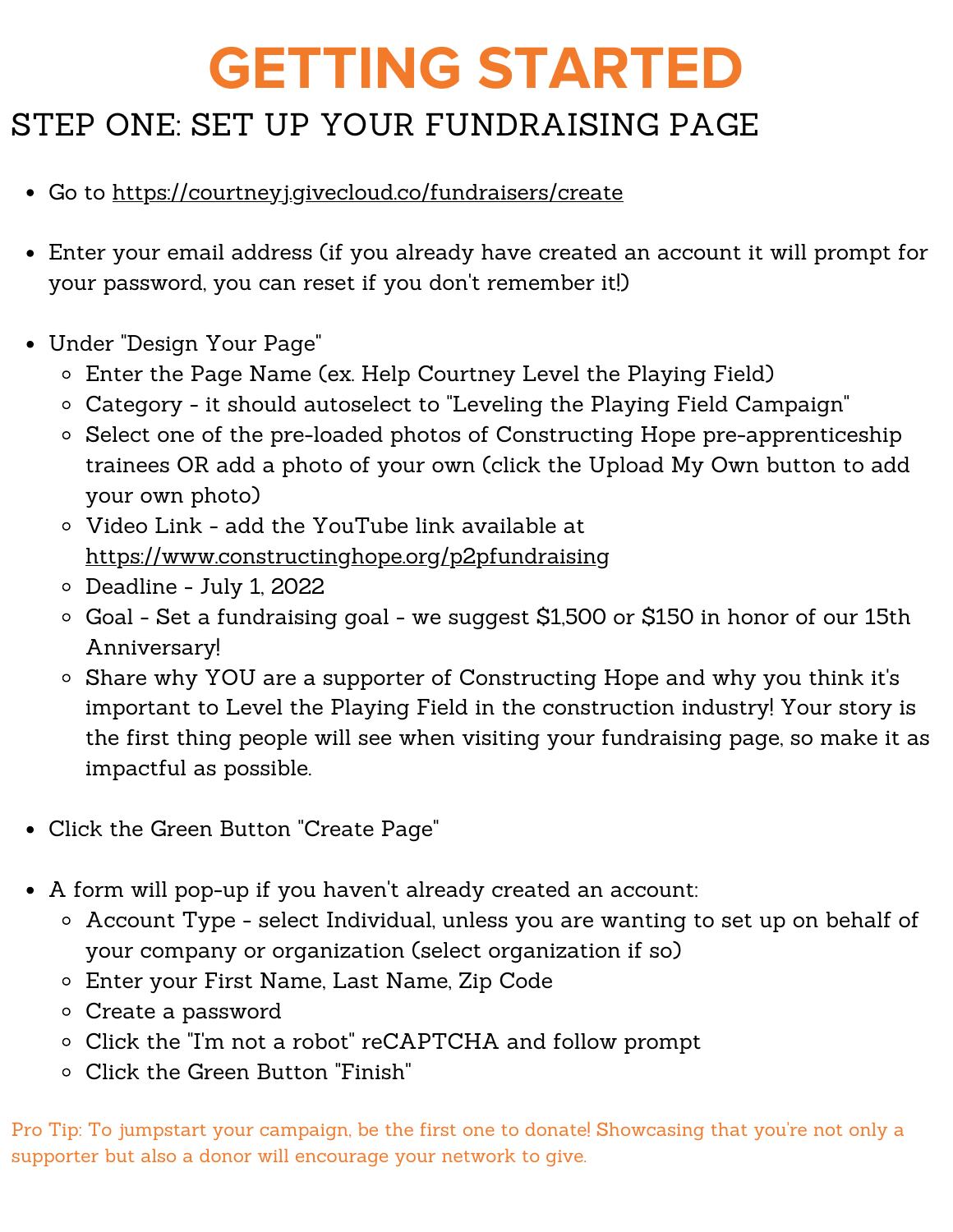### **FUNDRAISING BEST PRACTICES**

Fundraising leverages the power of your social network to meet fundraising goals and help move your favorite nonprofit closer to their mission.

The success of your fundraising campaign depends heavily on the amount and ways that you're sharing your campaign with friends, family and colleagues. Social media, email, text messaging and word of mouth are some of the best ways to get your request noticed.

#### What's the best way to share?

Sharing your fundraising campaign via your Facebook page, Twitter, Instagram or LinkedIn, in addition to your own personal email list, is at the heart of every campaign. Leveraging these networks is how you'll meet - and potential even exceed - your fundraising goals.

Choose a few contacts that you know will respond well to a more intimate request: text messaging. Don't inflict the poison that is group texting on these people; take time to send individual (copied and pasted) texts to each one.

Pro Tip: Get personal and select a handful of your closest family and friends to reach out to as you announce your campaign. Close friends and family are more likely to donate, so getting them on board will let the rest of your network see that people are already supporting the cause.

#### How often should I communicate with my network?

There are five absolute times you should communicate with your network during a fundraising campaign:

- Campaign launch 1.
- Midway goal 2.
- 3. Final push
- Campaign end of goal reached 4.
- 5.Thank you

We recommend maintaining momentum between each of these main milestone communications with one to two social posts per week and one weekly email to help keep your campaign top of mind. During the final push phase of your campaign, increasing your frequency to a few social posts a day has proven to be highly effective!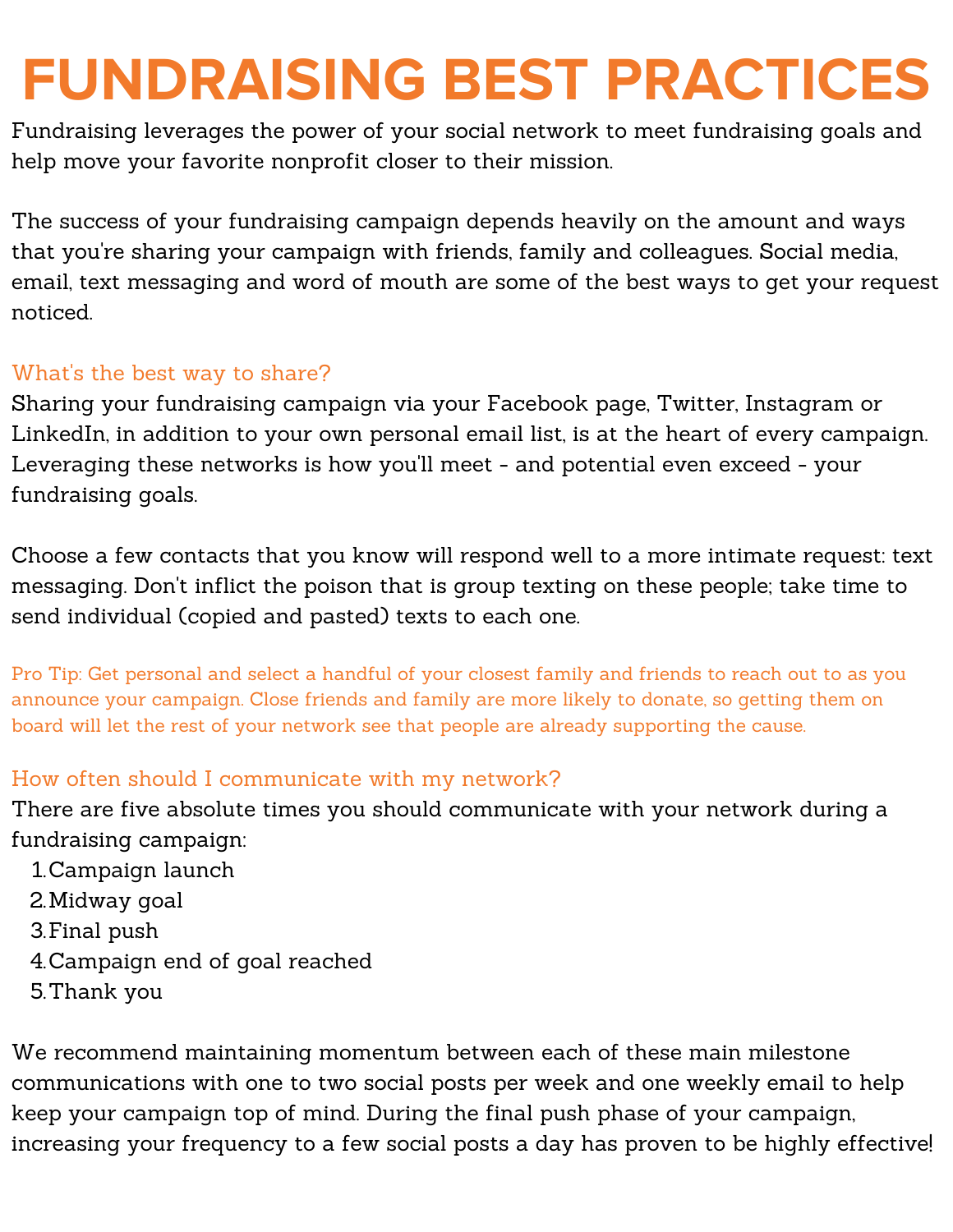#### ANNOUNCEMENT #1: CAMPAIGN

Send: Right after you've completed setting up your fundraising page.

The purpose of this announcement is to let your network know that you've signed on to raise funds for a cause near and dear to your heart and that you need their help. Basically, you've got to get the word out to everyone you know to help you reach your fundraising goals. The goal is to share, share, share!

#### EMAIL:

Subject Line: Let's raise some dough together for a good cause

Hey, [Name]! I hope this finds you well. I've signed on to become a supporter of Constructing Hope and could really use your help. I'm committed to helping raise [\$Goal] to Level the Playing Field in the construction industry. Every donation, large or small, makes a difference and help Constructing Hope to rebuild the lives of those in our community who need it most.

Are you down to make a lasting impact? Please visit my fundraising page at [URL] and make a donation today!

If you want to make an even larger impact, you can sign on as a supporter, too, and create a fundraising site https://courtneyj.givecloud.co/fundraisers/createof your own, set your personal fundraising goal, and start spreading the news!

Can't donate or become a supporter? No worries. Please consider forwarding this email to your friends and family to get the word out.

Thanks so much for your support!

#### TWITTER:

Hey friends, I've signed on to help @constructhope raise funds to help them Level the Playing Field in the construction industry. Help make a lasting impact by donating today: [shortlink] #levelingtheplayingfield

#### FACEBOOK:

Hey friends, I've signed on to help @ConstructingHope raise funds to help them Level the Playing Field in the construction industry. Are you down to help make a lasting impact? Please share with your friends and family and donate today: [shortlink] #levelingtheplayingfield

#### TEXT:

[Name], I've signed on to help Constructing Hope raise [\$\$\$] for their Leveling the Playing Field Campaign. Please help by donating today: [shortlink]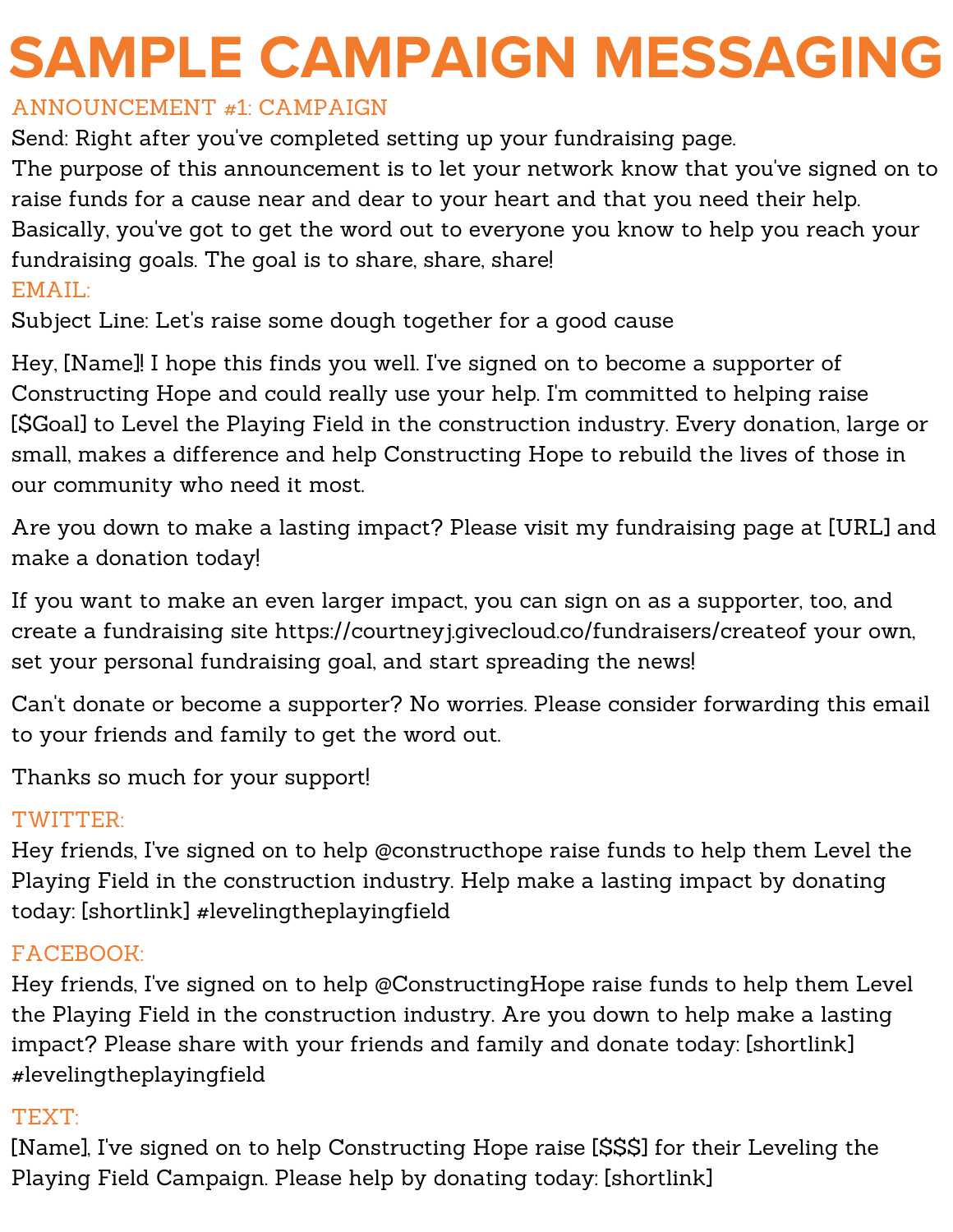#### ANNOUNCEMENT #2: MIDWAY GOAL

Send: When you're halfway to meeting your fundraising goal.

The purpose of this announcement is to share that you're halfway to your fundraising goals and still need help to get to the finish line. Tone should be excited in nature and get your network to feel motivated to help you reach our goals.

#### EMAIL:

Subject Line: Ohhhh, we're halfway there - [\$\$\$] more to go!

[Name], I've got great news—I'm halfway to reaching my personal fundraising goal of [Goal Amount] raised for Constructing Hope! Pretty awesome, right? All the money raised will help Level the Playing Field in the construction industry. Will you help me move the needle forward with a donation? Visit [Campaign Site Link] today. If Constructing Hope's mission to rebuild the lives of returning citizens, people of color and low-income individuals is near and dear to your heart like it is mine, consider becoming a supporter and starting your own [fundraising](https://courtneyj.givecloud.co/fundraisers/create) page to help them reach their goal more quickly! Plus, it's a great way to leverage your awesome social media networks for a good cause. Thank you!

#### TWITTER:

Ohhh, we're halfway there - only [\$\$\$] more to go to meet my fundraising goal to help @constructhope Level the Playing Field in the construction industry. Please help me move the needle forward by donating today: [shortlink] #levelingtheplayingfield

#### FACEBOOK:

Ohhh, we're halfway there - only [\$\$\$] more to go to meet my fundraising goal to help @ConstructingHope Level the Playing Field in the construction industry. Help me get all the way there and share/donate today: [shortlink] #levelingtheplayingfield

#### TEXT:

[Name], guess what? I'm halfway to meeting my fundraising goal for Constructing Hope! Please help by donating today: [shortlink]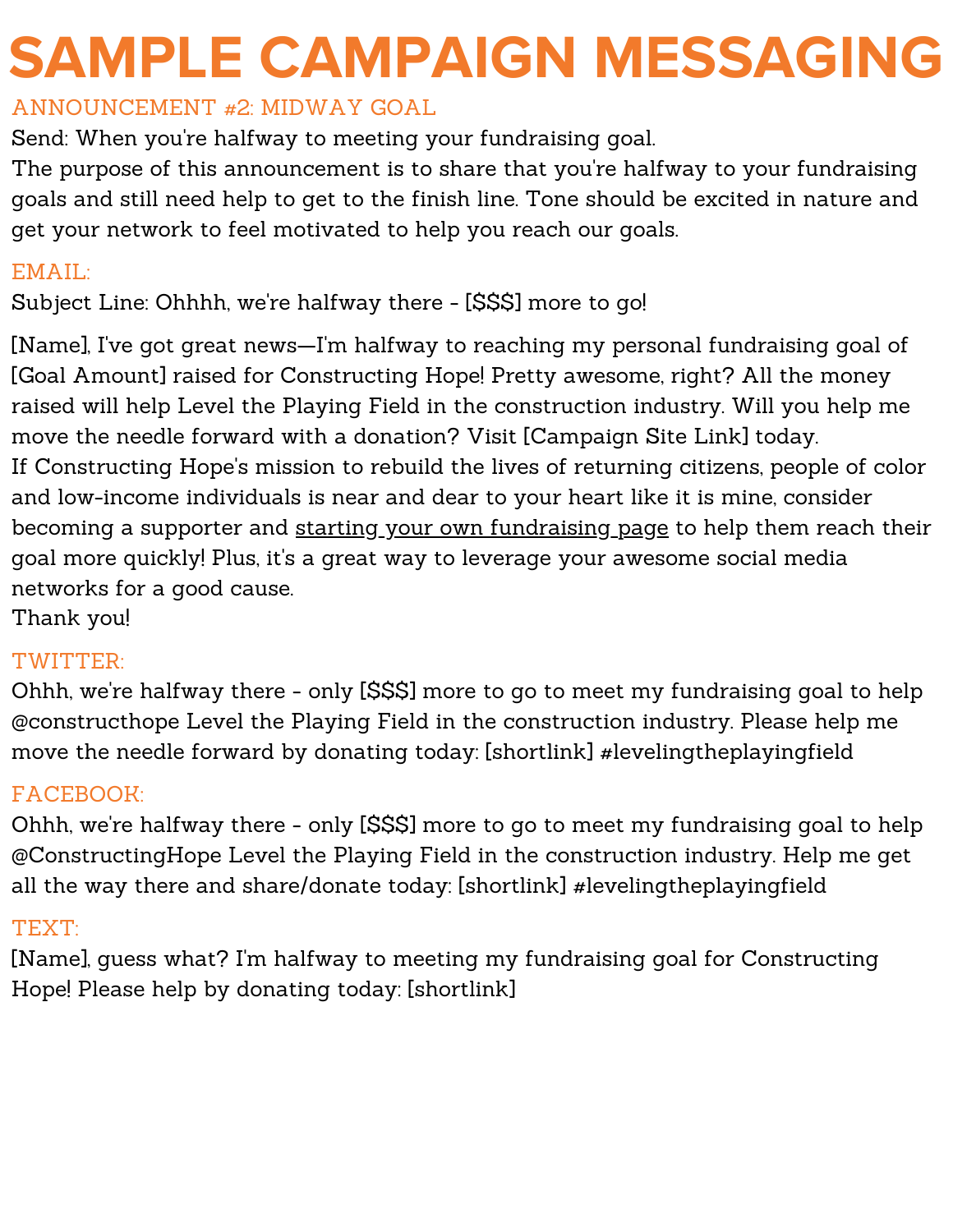#### ANNOUNCEMENT #3: LAST PUSH

Send: One day before the fundraiser ends.

The purpose is to inform your network that time is running out and they can help you reach your goals by donating and/or sharing your fundraiser with their network. These messages create a sense of urgency with a time-sensitive deadline so your network knows they only have a little time left to help you reach your goals.

#### EMAIL:

Subject Line: I'm close to my goal - will you help me reach it?

Hi [Name]! Believe it or not, I've raised [Amount Raised] for Constructing Hope to help Level the Playing Field int eh construction industry and I'm only [\$\$\$] away from reaching my fundraising goal. If you haven't donated yet, please donate now!

If you've already donated, consider one more gift: share this link [Campaign Site Link] with your family, friends, and social networks. Imagine how much more can be accomplished if everyone joins in.

Let's do it! Thank you!

#### TWITTER:

I've already raised [\$\$\$] to help @constructhope reach its fundraising goals! There's only one day left and I need your help. Donate now! [shortlink] #levelingtheplayingfield

#### FACEBOOK:

I've already raised [\$\$\$] to help @ConstructingHope reach its fundraising goals! There's only one day left and I need your help. Share/donate now! [shortlink] #levelingtheplayingfield

#### TEXT:

[Name] I've already raised [\$\$\$] to help Constructing Hope and my goal is almost reached. There's one day left and I need your help. Please donate now! [shortlink]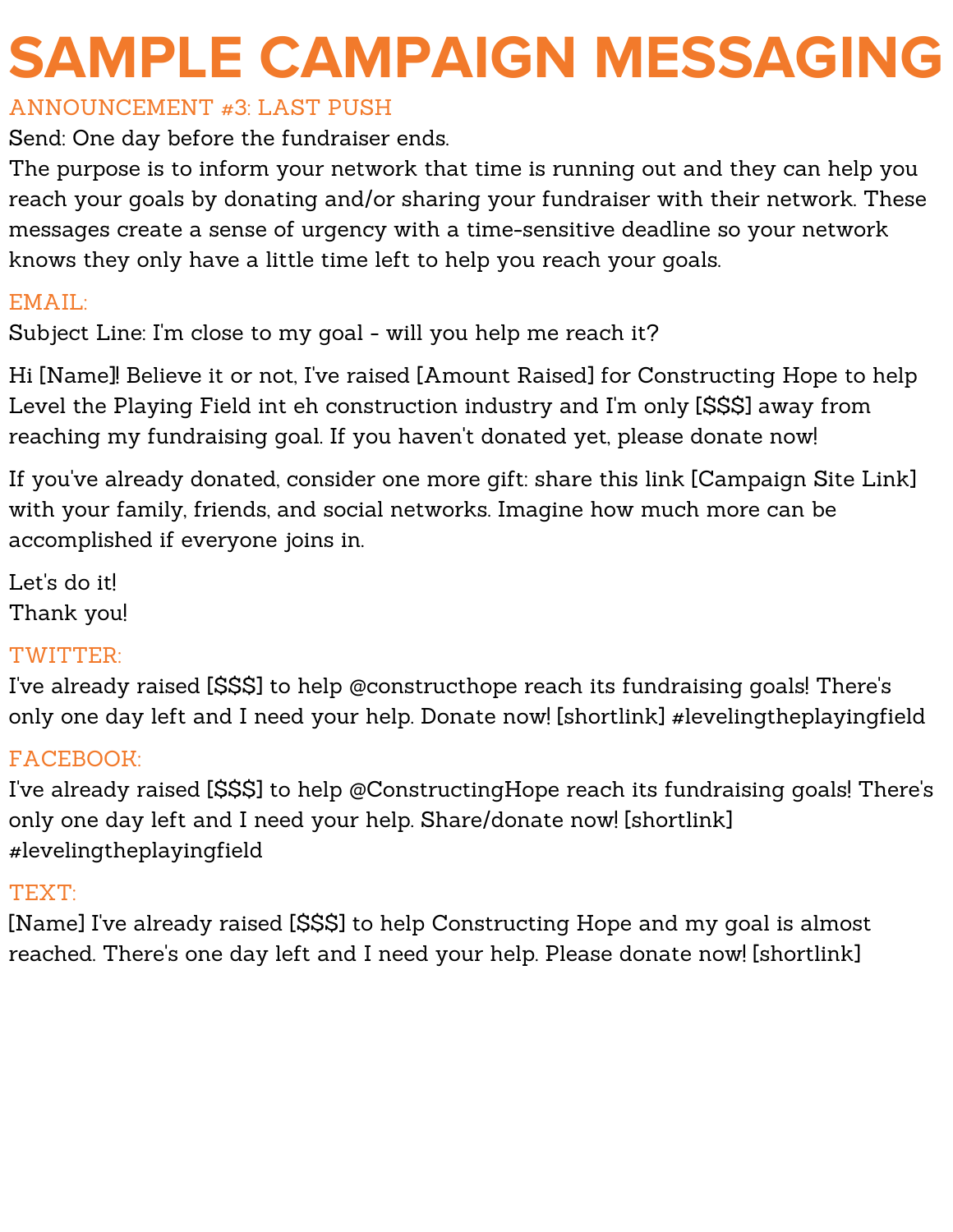#### ANNOUNCEMENT #4: GOAL REACHED OR CAMPAIGN END

Send: When the campaign ends or you've hit your goal.

The purpose of this is to let your network know that the campaign has ended and/or you've reached your fundraising goals. The tone should be congratulatory and should thank your network for their contributions of donations/shares. This is also a great way to share the impact of their support.

#### EMAIL:

Subject Line: We did it!

[Name], with your help and support, I raised [\$\$\$] for Constructing Hope! I can't thank you enough. Constructing Hope will now be able to provide training and support to even more low-income individuals in our community—that's a huge deal. I hope you feel good about your contribution because I sure appreciate it.

I hope we can continue to help organizations like Constructing Hope reach their fundraising goals. World change happens one person at a time, and I'm happy we were able to make a difference together.

#### Until next time!

#### TWITTER:

We did it! Thank you all who helped me reach my fundraising goal of [\$\$\$} for @ConstructHope. I'm thrilled we were able to make a difference together. Look what we did: [shortlink] #levelingtheplayingfield

#### FACEBOOK:

We did it! Thank you all who helped me reach my fundraising goal of [\$\$\$] for @ConstructingHope. World change happens one person at a time, so I'm thrilled we were able to make a difference together. Look what we did: [shortlink] #levelingtheplayingfield

#### TEXT:

[Name], thank you! I've reached my fundraising goal of [\$\$\$] for Constructing Hope. I'm thrilled we could make a difference together. Look what we did: [shortlink]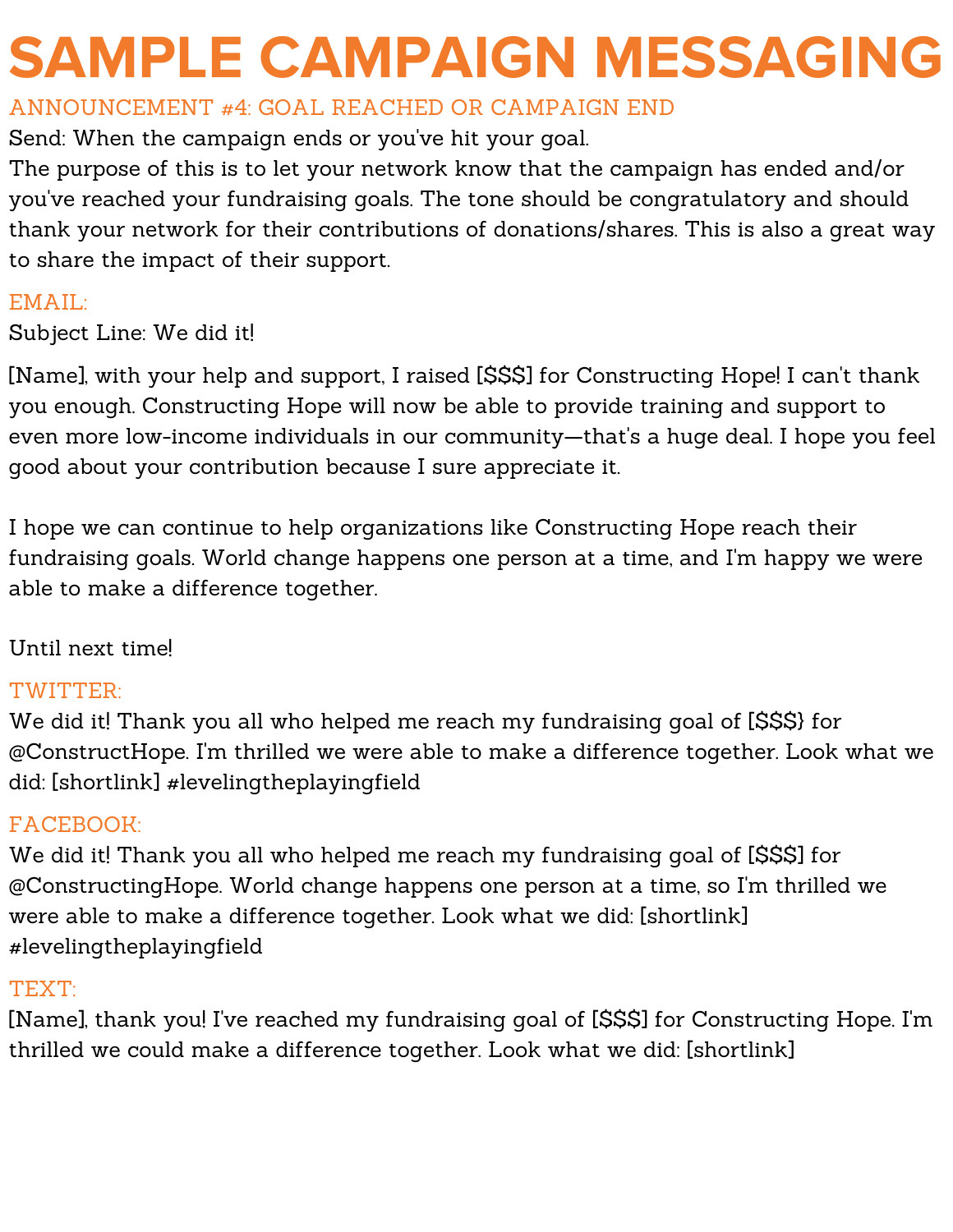#### ANNOUNCEMENT #5: THANK YOU LETTER

Send: One week after the campaign has ended.

The purpose is to thank everyone who helped support you in reaching your fundraising goals with a personal message.

#### LETTER:

Dear [Supporter Name],

We did it! Thanks to your support, I met my fundraising goal of [\$\$\$] for Constructing Hope. They're now one step closer to achieving their mission of rebuilding the lives of individuals in our community through skills training and education in the construction industry. How rad is that?

It felt so good to have my friends and family join me in raising money for such a great cause. Reaching this goal is a testament to the power of social fundraising and what we can achieve if we all work together toward a common goal. I hope you feel great about your contribution because I couldn't have done it without you.

Hope we can make some more fundraising magic in the future.

Until then, cheers!